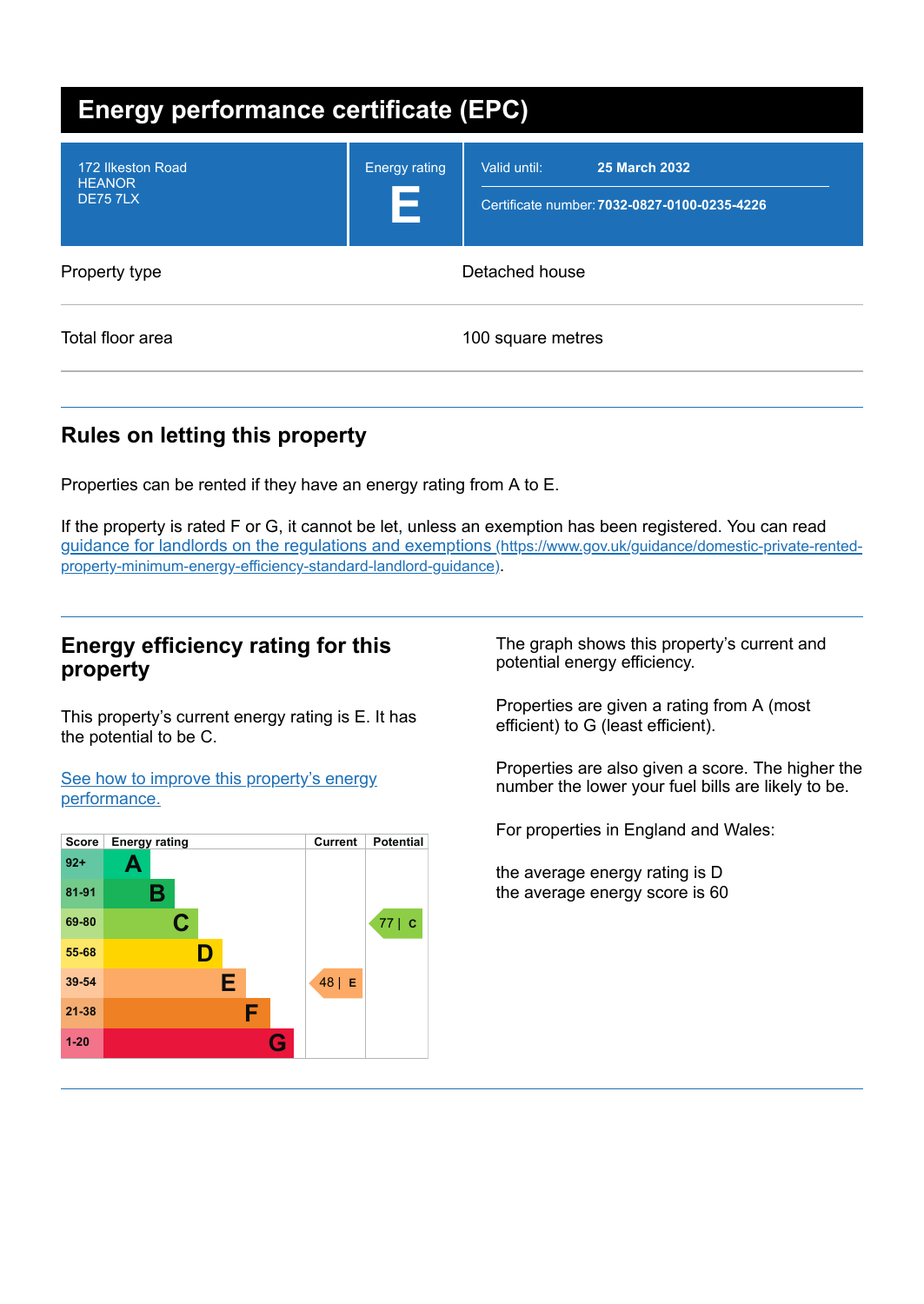# **Breakdown of property's energy performance**

This section shows the energy performance for features of this property. The assessment does not consider the condition of a feature and how well it is working.

Each feature is assessed as one of the following:

- very good (most efficient)
- good
- average
- poor
- very poor (least efficient)

When the description says "assumed", it means that the feature could not be inspected and an assumption has been made based on the property's age and type.

| <b>Feature</b>       | <b>Description</b>                             | Rating    |
|----------------------|------------------------------------------------|-----------|
| Wall                 | Cavity wall, as built, no insulation (assumed) | Poor      |
| Roof                 | Pitched, 150 mm loft insulation                | Good      |
| Window               | Fully double glazed                            | Average   |
| Main heating         | Boiler and radiators, mains gas                | Good      |
| Main heating control | Programmer, TRVs and bypass                    | Average   |
| Hot water            | From main system, no cylinder thermostat       | Average   |
| Lighting             | Low energy lighting in 75% of fixed outlets    | Very good |
| Floor                | Solid, no insulation (assumed)                 | N/A       |
| Floor                | Suspended, no insulation (assumed)             | N/A       |
| Secondary heating    | Room heaters, dual fuel (mineral and wood)     | N/A       |

#### **Primary energy use**

The primary energy use for this property per year is 368 kilowatt hours per square metre (kWh/m2).

#### **Additional information**

Additional information about this property:

Cavity fill is recommended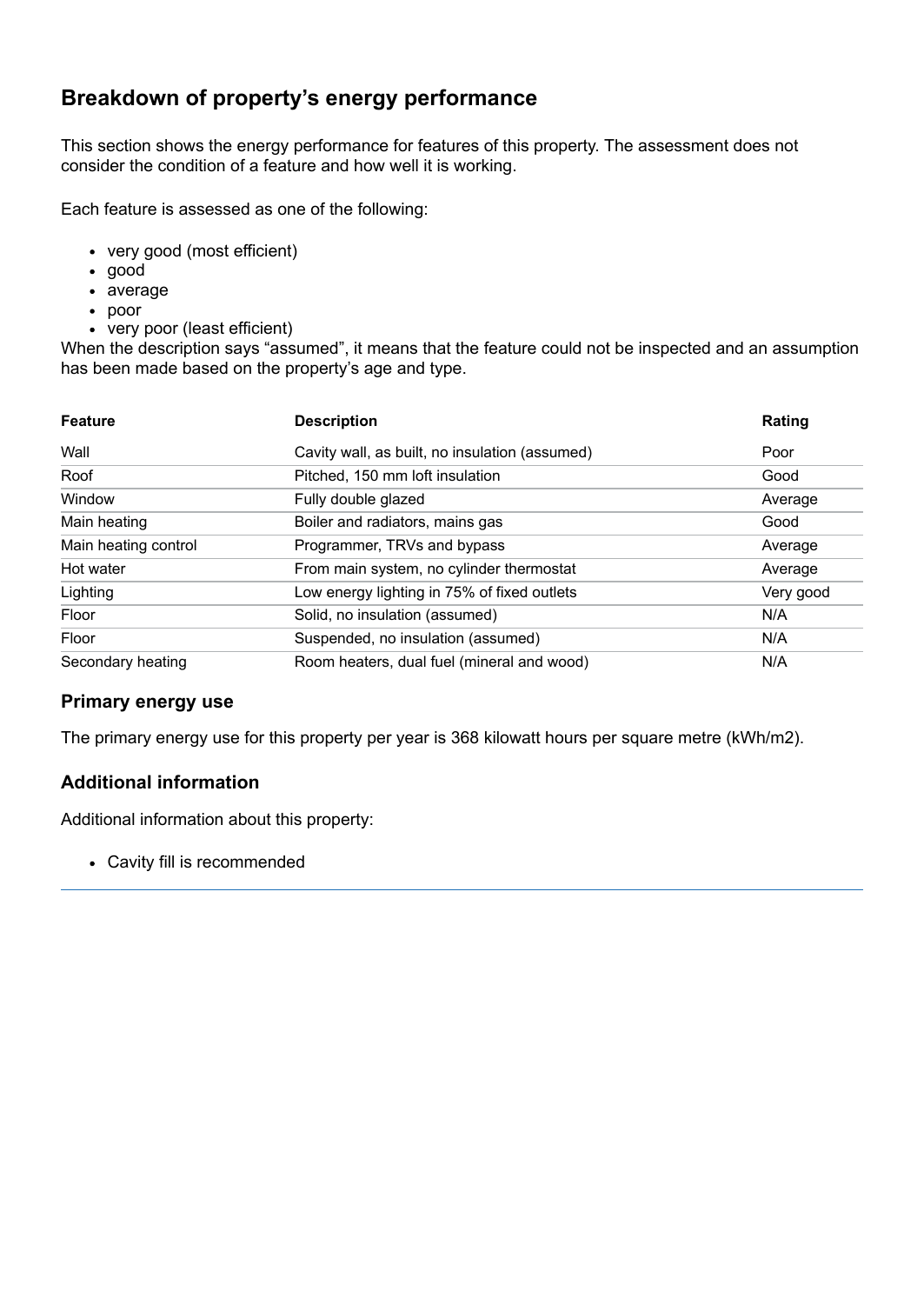| <b>Environmental impact of this</b><br>property                                                        |                 | This property produces                                                                                                                        | 6.7 tonnes of CO2 |
|--------------------------------------------------------------------------------------------------------|-----------------|-----------------------------------------------------------------------------------------------------------------------------------------------|-------------------|
| This property's current environmental impact<br>rating is E. It has the potential to be C.             |                 | This property's potential<br>production                                                                                                       | 2.9 tonnes of CO2 |
| Properties are rated in a scale from A to G<br>based on how much carbon dioxide (CO2) they<br>produce. |                 | By making the recommended changes, you<br>could reduce this property's CO2 emissions by<br>3.8 tonnes per year. This will help to protect the |                   |
| Properties with an A rating produce less CO2                                                           |                 | environment.                                                                                                                                  |                   |
| than G rated properties.                                                                               |                 | Environmental impact ratings are based on<br>assumptions about average occupancy and                                                          |                   |
| An average household<br>produces                                                                       | 6 tonnes of CO2 | energy use. They may not reflect how energy is<br>consumed by the people living at the property.                                              |                   |

# <span id="page-2-0"></span>**How to improve this property's energy performance**

Making any of the recommended changes will improve this property's energy efficiency.

If you make all of the recommended changes, this will improve the property's energy rating and score from E (48) to C (77).

| <b>Recommendation</b>                 | <b>Typical installation cost</b> | <b>Typical yearly saving</b> |
|---------------------------------------|----------------------------------|------------------------------|
| 1. Cavity wall insulation             | £500 - £1,500                    | £270                         |
| 2. Floor insulation (suspended floor) | £800 - £1,200                    | £27                          |
| 3. Floor insulation (solid floor)     | £4,000 - £6,000                  | £45                          |
| 4. Low energy lighting                | £20                              | £17                          |
| 5. Condensing boiler                  | £2,200 - £3,000                  | £126                         |
| 6. Solar water heating                | £4,000 - £6,000                  | £34                          |
| 7. Solar photovoltaic panels          | £3,500 - £5,500                  | £335                         |

#### **Paying for energy improvements**

Find energy grants and ways to save energy in your home. [\(https://www.gov.uk/improve-energy-efficiency\)](https://www.gov.uk/improve-energy-efficiency)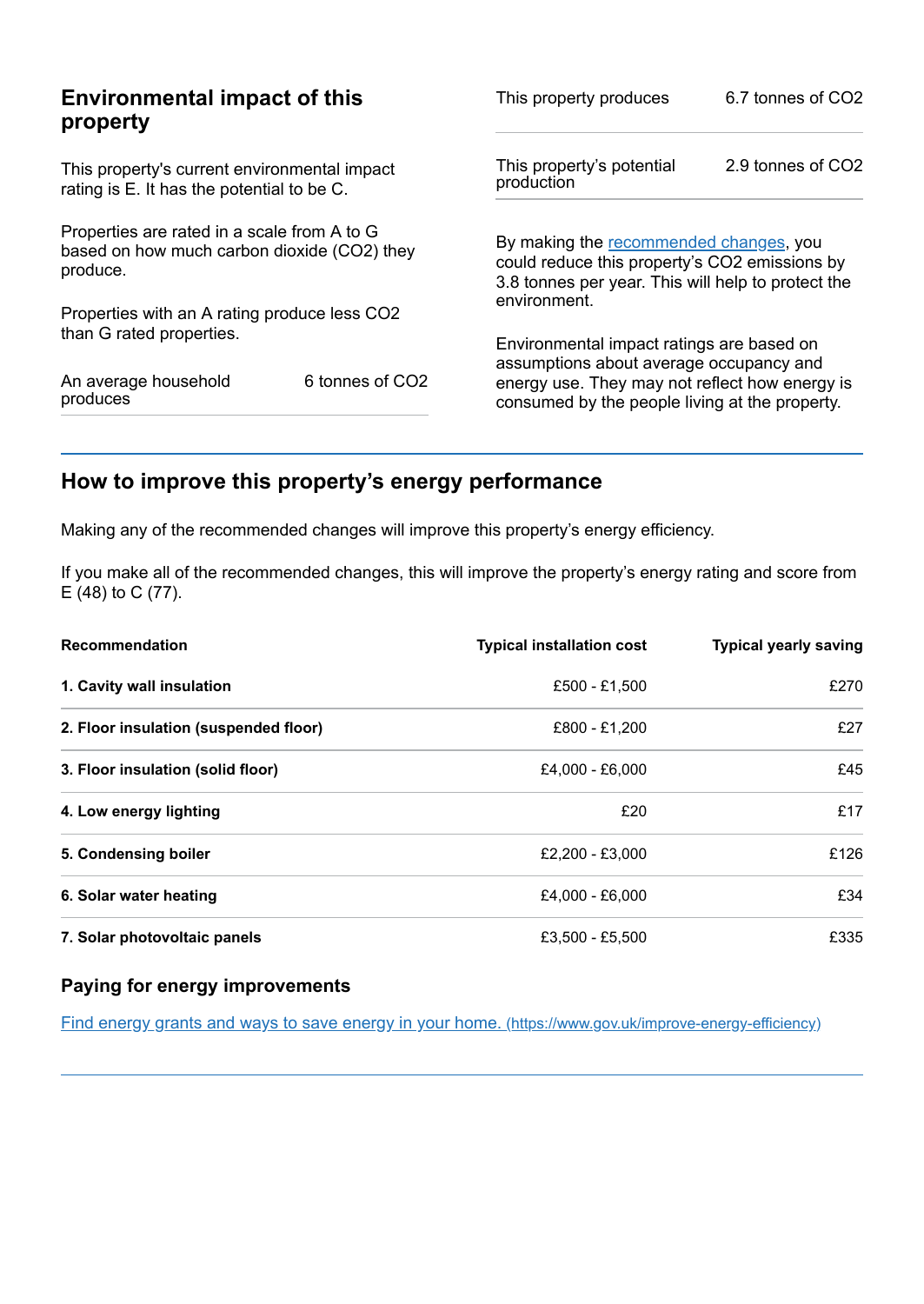## **Estimated energy use and potential savings**

| Estimated yearly energy<br>cost for this property | £1356 |
|---------------------------------------------------|-------|
| Potential saving                                  | £520  |

The estimated cost shows how much the average household would spend in this property for heating, lighting and hot water. It is not based on how energy is used by the people living at the property.

The estimated saving is based on making all of the [recommendations](#page-2-0) in how to improve this property's energy performance.

For advice on how to reduce your energy bills visit Simple Energy Advice [\(https://www.simpleenergyadvice.org.uk/\)](https://www.simpleenergyadvice.org.uk/).

#### **Heating use in this property**

Heating a property usually makes up the majority of energy costs.

#### **Estimated energy used to heat this property**

| Space heating | 16238 kWh per year |
|---------------|--------------------|
| Water heating | 3405 kWh per year  |

## Potential energy savings by installing insulation

| Type of insulation     | Amount of energy saved |
|------------------------|------------------------|
| <b>Loft insulation</b> | 282 kWh per year       |
|                        |                        |

**Cavity wall insulation** 4676 kWh per year

You might be able to receive Renewable Heat Incentive payments [\(https://www.gov.uk/domestic](https://www.gov.uk/domestic-renewable-heat-incentive)renewable-heat-incentive). This will help to reduce carbon emissions by replacing your existing heating system with one that generates renewable heat. The estimated energy required for space and water heating will form the basis of the payments.